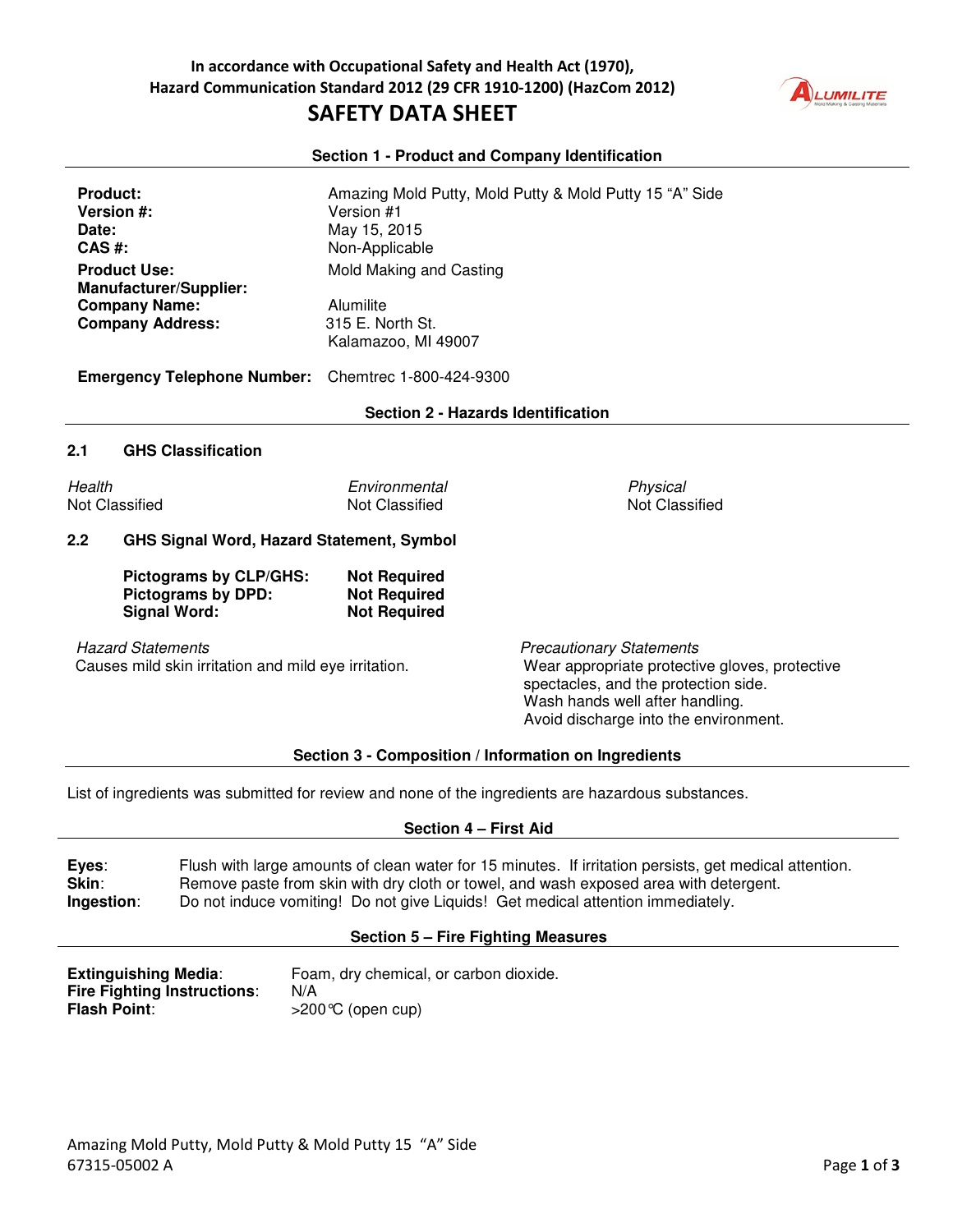### **In accordance with Occupational Safety and Health Act (1970), Hazard Communication Standard 2012 (29 CFR 1910-1200) (HazCom 2012) SAFETY DATA SHEET**



| Section 6 - Accidental Release Measures                                                       |                                                                                                                                                                 |                                                                                                                                                                                                                                                                                                                                                                                                                                                                                                                                                                          |  |
|-----------------------------------------------------------------------------------------------|-----------------------------------------------------------------------------------------------------------------------------------------------------------------|--------------------------------------------------------------------------------------------------------------------------------------------------------------------------------------------------------------------------------------------------------------------------------------------------------------------------------------------------------------------------------------------------------------------------------------------------------------------------------------------------------------------------------------------------------------------------|--|
| General:<br><b>Waste Disposal:</b>                                                            |                                                                                                                                                                 | Contain the spill or leak. Scrape up with cardboard or rag and place in container.<br>Can be burned in accordance with regulations.                                                                                                                                                                                                                                                                                                                                                                                                                                      |  |
|                                                                                               |                                                                                                                                                                 | Section 7 - Handling and Storage                                                                                                                                                                                                                                                                                                                                                                                                                                                                                                                                         |  |
| General:<br>Storage:                                                                          | Avoid contact with eyes and prolonged or repeated skin contact.<br>Keep container closed when not in use. Store in a cool place. Keep away from heat and flame. |                                                                                                                                                                                                                                                                                                                                                                                                                                                                                                                                                                          |  |
|                                                                                               |                                                                                                                                                                 | Section 8 - Exposure Controls & Personal Protection                                                                                                                                                                                                                                                                                                                                                                                                                                                                                                                      |  |
| Clothing:<br>Eyes:<br><b>Respiration:</b><br><b>Ventilation:</b>                              | guidelines.<br>protection<br>approved respirators.                                                                                                              | Gloves, coveralls, apron, boots as necessary to prevent skin contact.<br>Chemical goggles; also wear face shield if splashing hazard exists.<br>Approved organic vapor mist respirator unless adequate local exhaust ventilation is provided or<br>Exposure assessment demonstrates that exposures are within recommended exposure<br>Where concentrations are above recommended limits or are unknown, appropriate respiratory<br>Should be worn. Follow OSHA respirator regulations (29 CFR 1910.134) and use NIOSH/MSHA<br>Use local exhaust to control vapors/mists. |  |
|                                                                                               |                                                                                                                                                                 |                                                                                                                                                                                                                                                                                                                                                                                                                                                                                                                                                                          |  |
|                                                                                               |                                                                                                                                                                 | Section 9 - Physical & Chemical Properties                                                                                                                                                                                                                                                                                                                                                                                                                                                                                                                               |  |
| Color:<br>Form:<br>Odor:<br><b>Odor Intensity:</b><br><b>Specific Gravity:</b><br>Solubility: | <b>Milky Color</b><br>Paste<br>Slight<br>Mild<br>N/A<br>None                                                                                                    |                                                                                                                                                                                                                                                                                                                                                                                                                                                                                                                                                                          |  |
|                                                                                               |                                                                                                                                                                 | Section 10 - Stability & Reactivity                                                                                                                                                                                                                                                                                                                                                                                                                                                                                                                                      |  |
| Stability:<br>Incompatibility:                                                                |                                                                                                                                                                 | Unstable<br>Polymerization initiators including peroxides, strong base oxidizing agents,<br>copper, copper alloys, carbon steel, iron.                                                                                                                                                                                                                                                                                                                                                                                                                                   |  |
| <b>Hazardous Polymerization:</b><br><b>Conditions to Avoid:</b>                               |                                                                                                                                                                 | Hazardous Decomposition Products: Fumes produced when heated to decomposition may include carbon monoxide,<br>carbon dioxide, oxides of nitrogen.<br>May occur.<br>Storage >100F, exposure to light, loss of dissolved air, loss or polymerization<br>inhibitors contamination with incompatible materials.                                                                                                                                                                                                                                                              |  |
|                                                                                               |                                                                                                                                                                 | Section 11 - Toxicological Information                                                                                                                                                                                                                                                                                                                                                                                                                                                                                                                                   |  |
| No applicable data for this section                                                           |                                                                                                                                                                 |                                                                                                                                                                                                                                                                                                                                                                                                                                                                                                                                                                          |  |

### **Section 12 – Ecological Information (Non-Mandatory)**

No applicable data for this section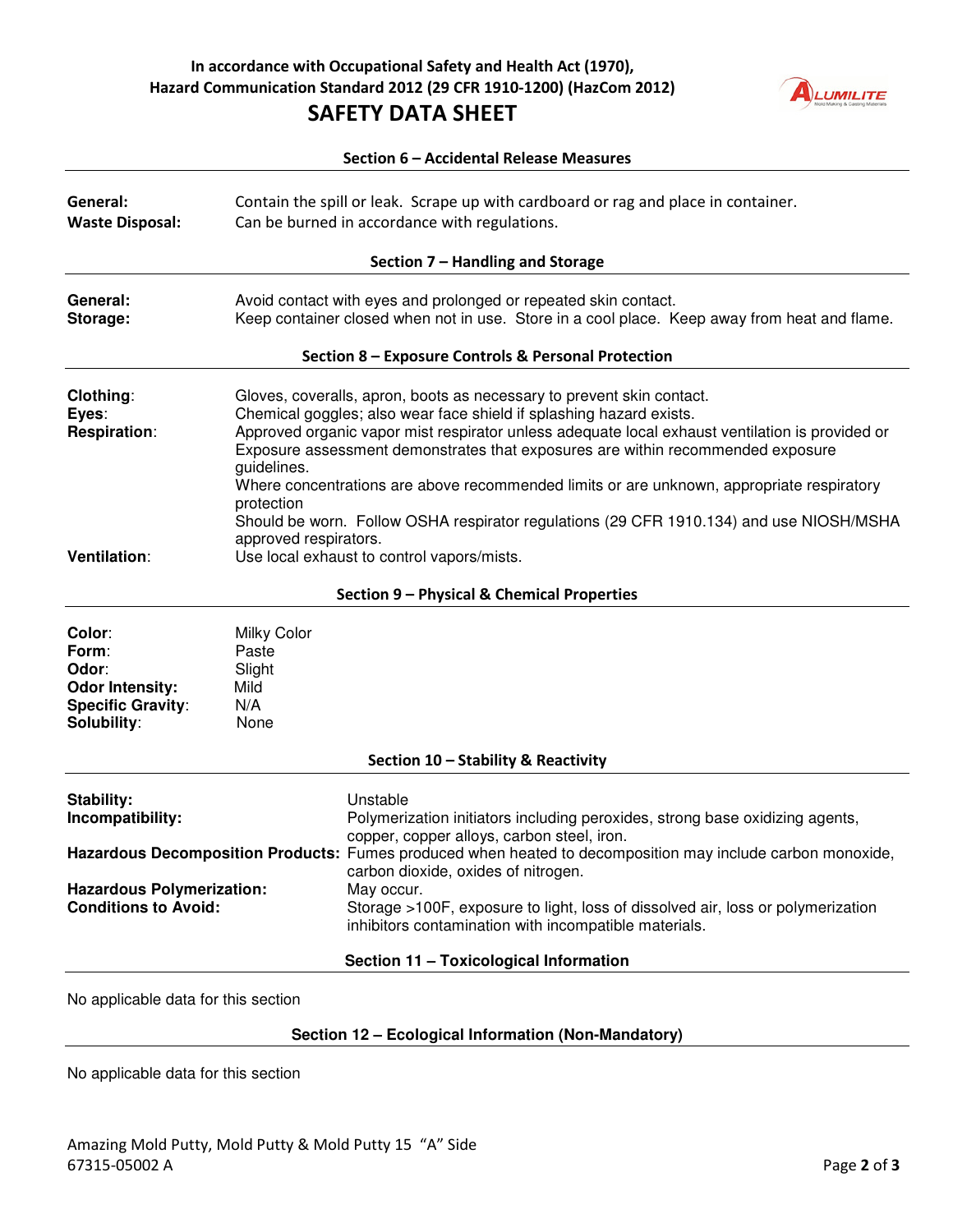

# **Section 13 – Disposal Information (Non-Mandatory)**  Waste Disposal: Incinerate or bury in a licensed facility. Do not discharge into waterways or sewer systems without proper authority. **Container Disposal:** Steel drums must be emptied (as defined by RCRA, Section 261.7 or state regulations that may be more stringent) and can be sent to a licensed drum reconditioner for reuse, a scrap metal dealer, or an approved landfill. Drums destined for a scrap dealer or landfill must be punctured or crushed to prevent reuse. **Section 14 – Transportation Information (Non-Mandatory)**  Not regulated by the Department of Transportation **Section 15 – Regulatory Information (Non-Mandatory) Hazardous Rating:** No Data Available **Section 16 – Other Information**

No data available

To the best of our knowledge, the information contained herein is accurate. However, Alumilite does not assume any liability whatsoever for the accuracy or completeness of the information contained herein. Final determination of suitability of any material is the sole responsibility of the user. All materials may present unknown hazards and should be handled with care. Although we have described herein all of the hazards to which we are currently aware, we cannot guarantee that these are the only hazards which exist. While the descriptions, designs, data, and information contained herein are presented in good faith and believed to be accurate, it is provided for your guidance only. Further, you expressly understand and agree that the descriptions, designs, data, and information furnished by Alumilite hereunder are given gratis and Alumilite assumes no obligation or liability for the description, designs, data, and information given or results obtained, all such being given and accepted at your risk.

| Date:                          | May, 2015                                                                                                                             |
|--------------------------------|---------------------------------------------------------------------------------------------------------------------------------------|
| Document Number:               | 67315-05002 (A)                                                                                                                       |
| Safety Data Sheet Provided By: | Modern Testing Services, LLC<br>244 Liberty Street, Unit 1-2, Brockton, MA 02301<br>Tel: (508) 638 1793   Website: www.mts-global.com |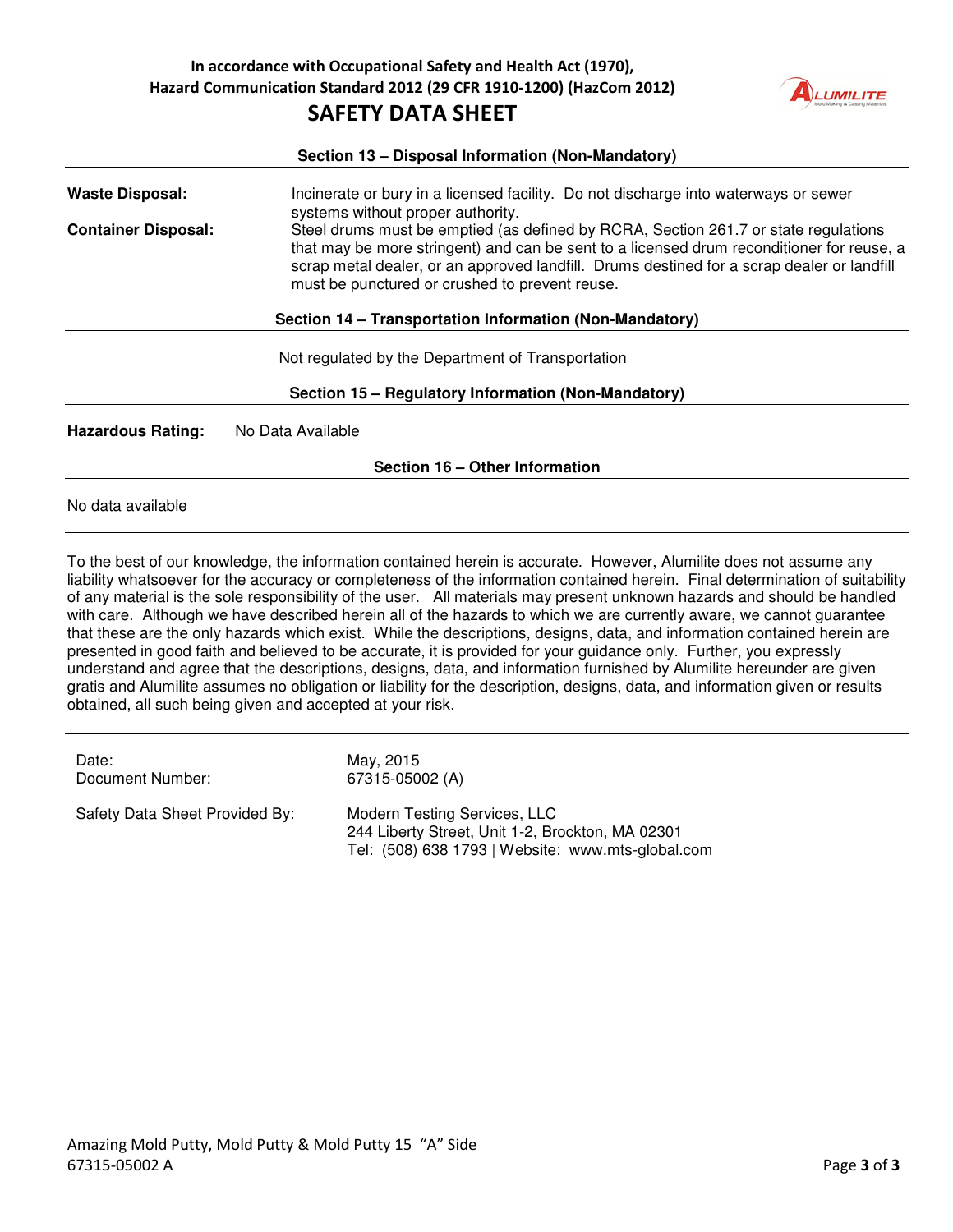## **SAFETY DATA SHEET**



### **Section 1 - Product and Company Identification**

| <b>Product:</b><br><b>Version #:</b><br>Date:<br>$CAS$ #:<br><b>Product Use:</b><br><b>Manufacturer/Supplier:</b><br><b>Company Name:</b><br><b>Company Address:</b> | Version #1<br>May 15, 2015<br>Non-Applicable<br>Mold Making and Casting<br>Alumilite<br>315 E. North St.<br>Kalamazoo, MI 49007 | Amazing Mold Putty, Mold Putty & Mold Putty 15 "B" Side                                                                                                                                                                                                      |
|----------------------------------------------------------------------------------------------------------------------------------------------------------------------|---------------------------------------------------------------------------------------------------------------------------------|--------------------------------------------------------------------------------------------------------------------------------------------------------------------------------------------------------------------------------------------------------------|
| <b>Emergency Telephone Number:</b>                                                                                                                                   | Chemtrec 1-800-424-9300<br><b>Section 2 - Hazards Identification</b>                                                            |                                                                                                                                                                                                                                                              |
|                                                                                                                                                                      |                                                                                                                                 |                                                                                                                                                                                                                                                              |
| 2.1<br><b>GHS Classification</b>                                                                                                                                     |                                                                                                                                 |                                                                                                                                                                                                                                                              |
| Health<br><b>Not Classified</b>                                                                                                                                      | Environmental<br><b>Not Classified</b>                                                                                          | Physical<br><b>Not Classified</b>                                                                                                                                                                                                                            |
| 2.2<br><b>GHS Signal Word, Hazard Statement, Symbol</b>                                                                                                              |                                                                                                                                 |                                                                                                                                                                                                                                                              |
| Pictograms by CLP/GHS:<br><b>Pictograms by DPD:</b><br><b>Signal Word:</b>                                                                                           | <b>Not Required</b><br><b>Not Required</b><br><b>Not Required</b>                                                               |                                                                                                                                                                                                                                                              |
| <b>Hazard Statements</b><br>Causes mild skin irritation and mild eye irritation.                                                                                     | $O_{\text{right}}$ $O_{\text{right}}$                                                                                           | <b>Precautionary Statements</b><br>Wear appropriate protective gloves, protective<br>spectacles, and the protection side.<br>Wash hands well after handling.<br>Avoid discharge into the environment.<br>sa sa iti sa 1 Indiana sa tang sa Inggresia tanta . |

**Section 3 - Composition / Information on Ingredients**:

List of ingredients was submitted for review and none of the ingredients are hazardous substances.

| Section 4 – First Aid                                                                    |                                                                                                                                                                          |  |
|------------------------------------------------------------------------------------------|--------------------------------------------------------------------------------------------------------------------------------------------------------------------------|--|
| Eyes:                                                                                    | Flush with large amounts of clean water for 15 minutes. If irritation persists, get medical<br>attention.                                                                |  |
| Skin:<br>Ingestion:                                                                      | Remove paste from skin with dry cloth or towel, and wash exposed area with detergent.<br>Do not induce vomiting! Do not give Liquids! Get medical attention immediately. |  |
|                                                                                          | Section 5 – Fire Fighting Measures                                                                                                                                       |  |
| <b>Extinguishing Media:</b><br><b>Fire Fighting Instructions:</b><br><b>Flash Point:</b> | Foam, dry chemical, or carbon dioxide.<br>N/A<br>94 °C (open cup)                                                                                                        |  |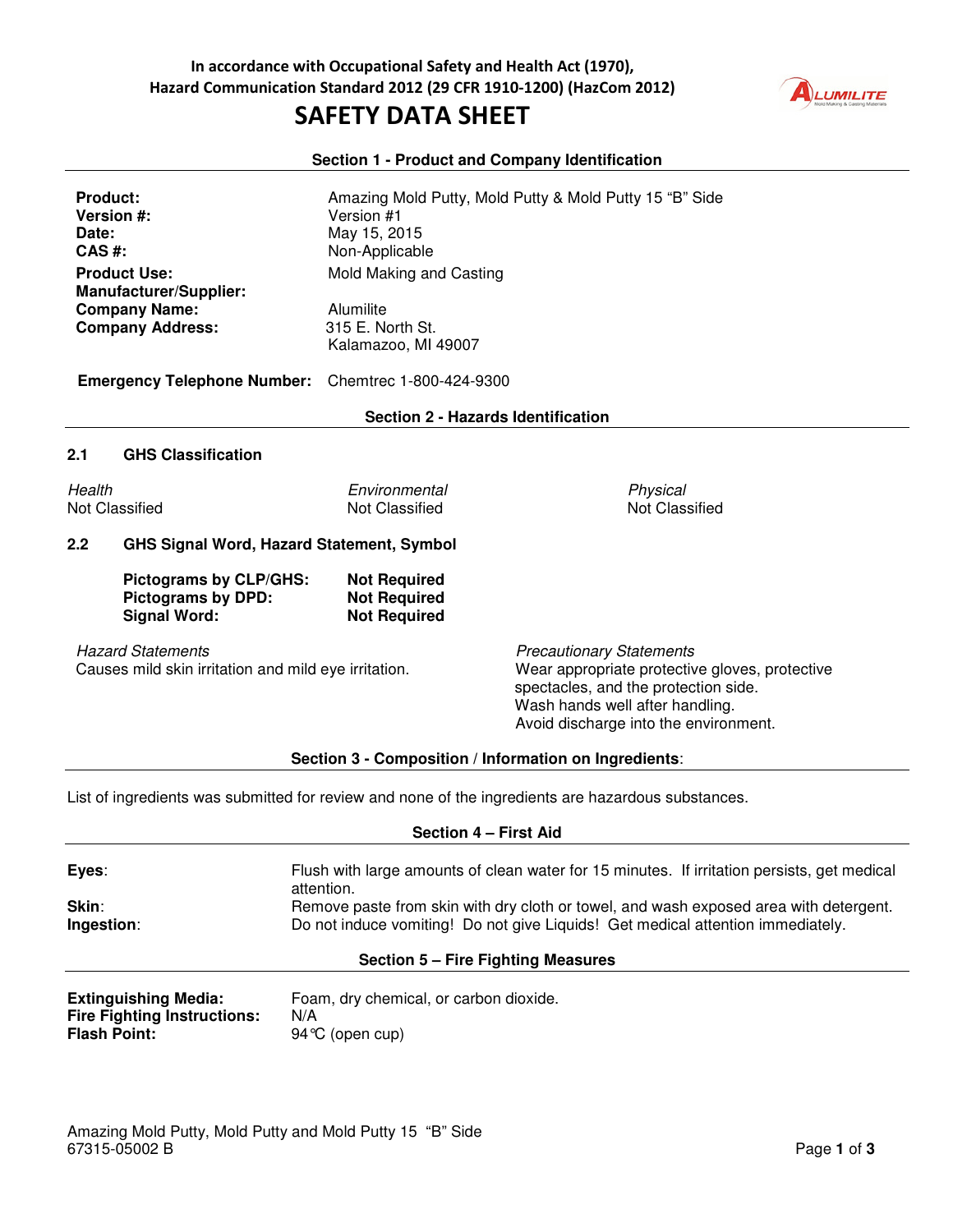## **SAFETY DATA SHEET**



|                                                                                                   | Section 6 - Accidental Release Measures                                                                                                                                                                             |
|---------------------------------------------------------------------------------------------------|---------------------------------------------------------------------------------------------------------------------------------------------------------------------------------------------------------------------|
| General:<br><b>Waste Disposal:</b>                                                                | Contain the spill or leak. Scrape up with cardboard or rag and place in container. In<br>such a Case, pay attention to generation of hydrogen gas by contaminants.<br>Can be burned in accordance with regulations. |
|                                                                                                   | Section 7 - Handling and Storage                                                                                                                                                                                    |
| General:<br>Storage:                                                                              | Avoid contact with eyes and prolonged or repeated skin contact.<br>Keep container closed when not in use. Store in a cool place. Keep away from heat and<br>flame. Do not lay the container on its side.            |
|                                                                                                   | Section 8 - Exposure Controls & Personal Protection                                                                                                                                                                 |
| Clothing:                                                                                         | Plastic film or rubber gloves, coveralls, apron, and boots as necessary to prevent skin<br>contact.                                                                                                                 |
| Eyes:<br><b>Respiration:</b><br><b>Ventilation:</b>                                               | Safety glasses.<br>Not required.<br>Not required.                                                                                                                                                                   |
| Other:                                                                                            | Eyewash equipment.                                                                                                                                                                                                  |
|                                                                                                   | <b>Section 9 - Physical &amp; Chemical Properties</b>                                                                                                                                                               |
| Color:                                                                                            | Yellow                                                                                                                                                                                                              |
| Form:<br>Odor:                                                                                    | Paste<br>None                                                                                                                                                                                                       |
| <b>Odor Intensity:</b>                                                                            | None                                                                                                                                                                                                                |
| <b>Specific Gravity:</b>                                                                          | 1.35 (at $25^{\circ}$ C)                                                                                                                                                                                            |
| Solubility:                                                                                       | Not soluble                                                                                                                                                                                                         |
| Vapor Pressure:                                                                                   | Negligible (at $25^{\circ}$ C)                                                                                                                                                                                      |
|                                                                                                   | Section 10 - Stability & Reactivity                                                                                                                                                                                 |
| Stability:<br><b>Conditions to Avoid:</b><br>Incompatibility:<br><b>Hazardous Polymerization:</b> | Unstable.<br>Avoid contact with acidic, basic, and oxidizing materials.<br>Acidic, basic, and oxidizing materials.<br>Hazardous Decomposition Products: Flammable hydrogen gas.<br>Will not occur.                  |
|                                                                                                   | Section 11 - Toxicological Information                                                                                                                                                                              |
| No applicable data for this section                                                               |                                                                                                                                                                                                                     |
|                                                                                                   | Section 12 - Ecological Information (Non-Mandatory)                                                                                                                                                                 |
| No applicable data for this section                                                               |                                                                                                                                                                                                                     |

### **Section 13 – Disposal Information (Non-Mandatory)**

**Waste Disposal:** Can be burned in accordance with regulations.